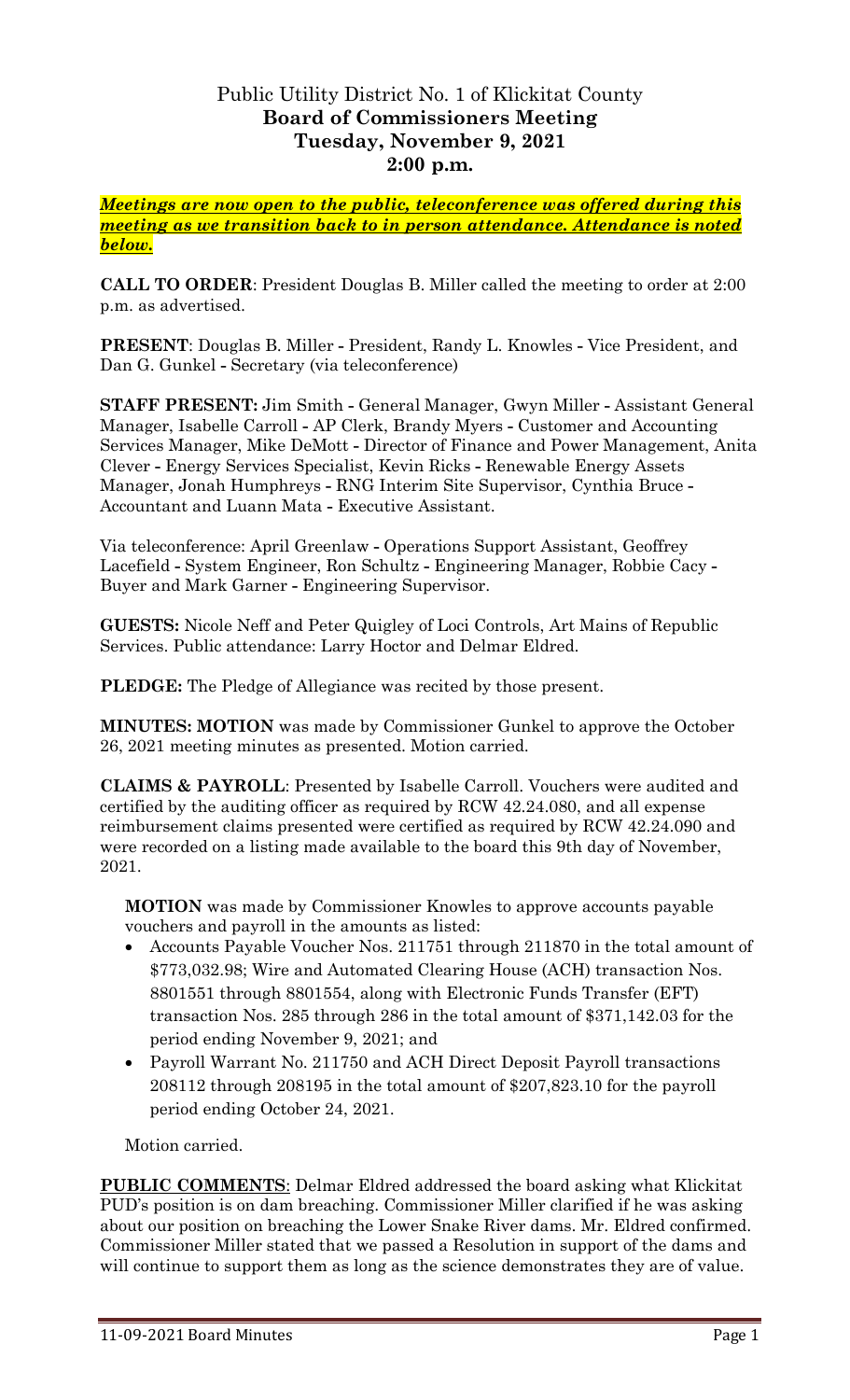## **REPORTS:**

**Renewable Energy Assets Manager update -** Kevin Ricks presented highlights of the October report. He focused on production being 66.8% of capacity for the month. This was primarily due to the scheduled 14-day Bonneville Power Administration outage. Staff utilized this opportunity to complete our fall outage and finished substantial maintenance projects. With the outage hours, plant efficiency was 82% for the month. Kevin reviewed in detail the many projects completed during this outage duration. He also discussed the improvements that the Republic field expansion should bring to the system. There will be ten new wells once they are fully commissioned.

**Power and Finance update -** Mike DeMott presented the October update. He began his report following up on the Fitch rating criteria discussion from the previous board meeting as it relates to operating risk. From the rating agency perspective, our operating risk "A" rating is good. They recognize and acknowledge that BPA is the provider of choice for us, even though we have most of our power supply from one source. Our revenue defensibility score will improve as Renewable Natural Gas revenue is consistently realized over time. It may take rating periods to increase our overall rating to the AA level. The next opportunity we may seek is movement in our overall rating from a stable outlook to a positive outlook. Mike felt that moving from an "A" stable to an "A" positive rating would be a very positive and obtainable option. Consistently improving financial results should organically nudge us towards a better rating over time. Mike also reviewed the past few years of Mid-C forecast cost peaks compared to those in the CA markets. Mike also addressed a question from last meeting about BPA Power revenue and utilization of funds collected from KPUD. He evaluated our 2020 annual billing and the majority of our payment is applied to O&M, debt is next highest proportion of our billing. Commissioner Miller asked if we have any influence on how our payments are apportioned. Mike stated that during the rate case period, we, as public power, have an opportunity to provide our input.

The irrigation rate review was last completed during the 2017-2018 timeline in the Cost of Service Analysis completed by EES. Mike reviewed this write up. With the BPA irrigation discount trending down and irrigation loads increasing, the rate review is needed. Many potential rate options were discussed. Mike will contact EES and reengage them for an updated Cost of Service Analysis review in the upcoming year.

Mike discussed our CITI Bank credit limit related to our ability to conduct financial swaps with this counterparty. The board approved a 1.75 million dollar credit limit to manage risk exposure with trading partners. Historically we have exceeded expectations on our hedges and have not required increasing this limit. With the pricing volatility, we currently face the potential that credit limits could be exceeded. Policy 45 states that "we will utilize TEA's system for establishing limits and that we will not take action that would incur a credit exposure with any counterparty greater than \$2 million without board approval". Mike asked the board to consider increasing the limit of transactions with CITI. With price and supply volatility, Mike is concerned with open exposure for end of 2022 and 2023. Commissioner Knowles stated that these amounts were set ten years ago and they should increase with natural growth, but also as hedging and load increases. Mike will bring back revisions to Policy 45 for board review.

Mike finished his report discussing super peak October results and transmission related items including cost increases of our PGE PTP transmission and potential utilization of our 230kV system.

**Customer Service update -** Brandy Myers presented the department update. During last month's report, Brandy stated that she was unsure if we would utilize the entire grant fund by the December 31 deadline. By the end of October, that is no longer a concern. She believes we will utilize the entire \$245,000 as we have received a very positive reaction to our program offerings and our customers are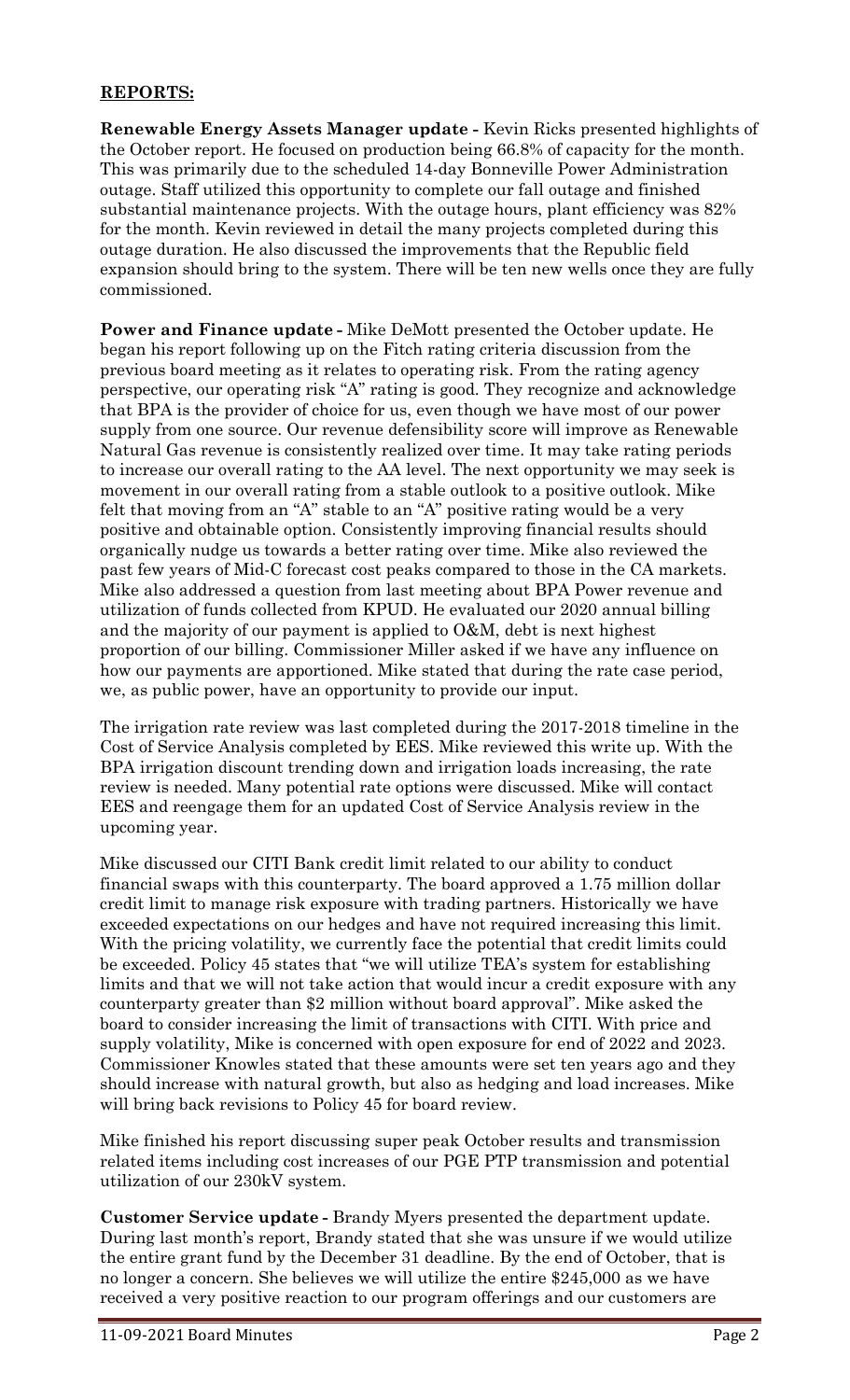very appreciative. Washington Gorge Action Program (WAGAP) also received additional funds and have been very responsive in providing assistance very quickly to those who qualify. By the end of October we had allocated \$165,000, with another \$28,000 allocated in just the past week. We have 800 customers who have received some benefit. The grant reimbursement turn around for our reimbursement has been 3 days. Most of the allocated money has gone towards residential assistance. The next highest was the COVID Senior discount. Our KPUD Senior discount program takes effect on bills issued for December. Our local Senior Services department will determine program eligibility for the 21-22 period. The eligibility is the same as last year with the discount being 5-35% depending on income. Brandy was a bit disappointed that there was not more small business interest. We had a great response to our 2020 COVID Small Business Program offering, but this round did not yield that participation. Disconnections of delinquent accounts resumed the beginning of October and is running parallel to the grant program. Staff issued approximately 300 door hangers, completed 77 disconnects and has since reconnected 60 of these accounts. These efforts yielded substantial collection and reduction of aged accounts receivable and payment arrangements. The aged over 90 days decreased by \$92,000 in the last month. Brandy explained the strategy staff employed to accomplish this success. Commissioner Knowles wanted to recognize that staff has done well working with our customers in providing opportunities to catch up.

In wrapping up her report, Brandy recognized the efforts of the communication group. She explained that online engagement opportunities provided for with Public Power week as well as the photo which ran over the summer and yielded photos that could be used in future communication and promotional materials.

**Clean Energy Transformation Act Clean Energy Implementation Plan (CEIP) discussion -** Anita Clever and Mike DeMott continued the discussion on internal efforts on the development of the CEIP. Anita has published a 28 question survey to our website. She has received 52 survey responses so far. This survey will remain on the website through the end of November. This survey opportunity was advertised in the Ruralite, Facebook, bill stuffers, and of course, the website. Commissioner Knowles asked if the level of response is enough to make a weighted evaluation of current residents' position. Anita explained that the survey is required as a step in the process, but there are no requirements in the CEIP that require this input. Anita plans to bring back key comments and overall perspective once the survey period closes.

The next step is to submit a draft of the CEIP at the next meeting and ask the commissioners to set the hearing date in December. The final step is to hold a public hearing to review and approve the implementation plan for submission to the State. Commissioner Miller asked how tribal lands in our area are impacted by this plan. Anita stated that tribal land is considered part of that highly impacted community definition. We have several of these sections within our county as identified by the Washington State Department of Health interactive mapping tool. Anita will provide more information at the next meeting.

## **COMMISSIONER DOUGLAS MILLER -** Commissioner Miller did not have a report.

**COMMISSIONER RANDY KNOWLES -** Commissioner Knowles attended the Public Utilities Risk Management Services meetings. Insurance coverage and costs were the main discussion. Gwyn Miller talked about specific rate increases. It appears the cyber and fire policies have the highest increases. These increases come with reduced coverage as well. There are also some utilities that won't qualify for coverage under these revisions. Commissioner Knowles noted that at some point, the premiums may be so expensive and the coverage so limited, we may need to start thinking about whether it is more advantageous to go without coverage in some areas. Commissioner Gunkel agreed with Commissioner Knowles and asked for more details on the premiums and coverage at a future meeting. He also noted that the PURMS group would like to schedule the Fire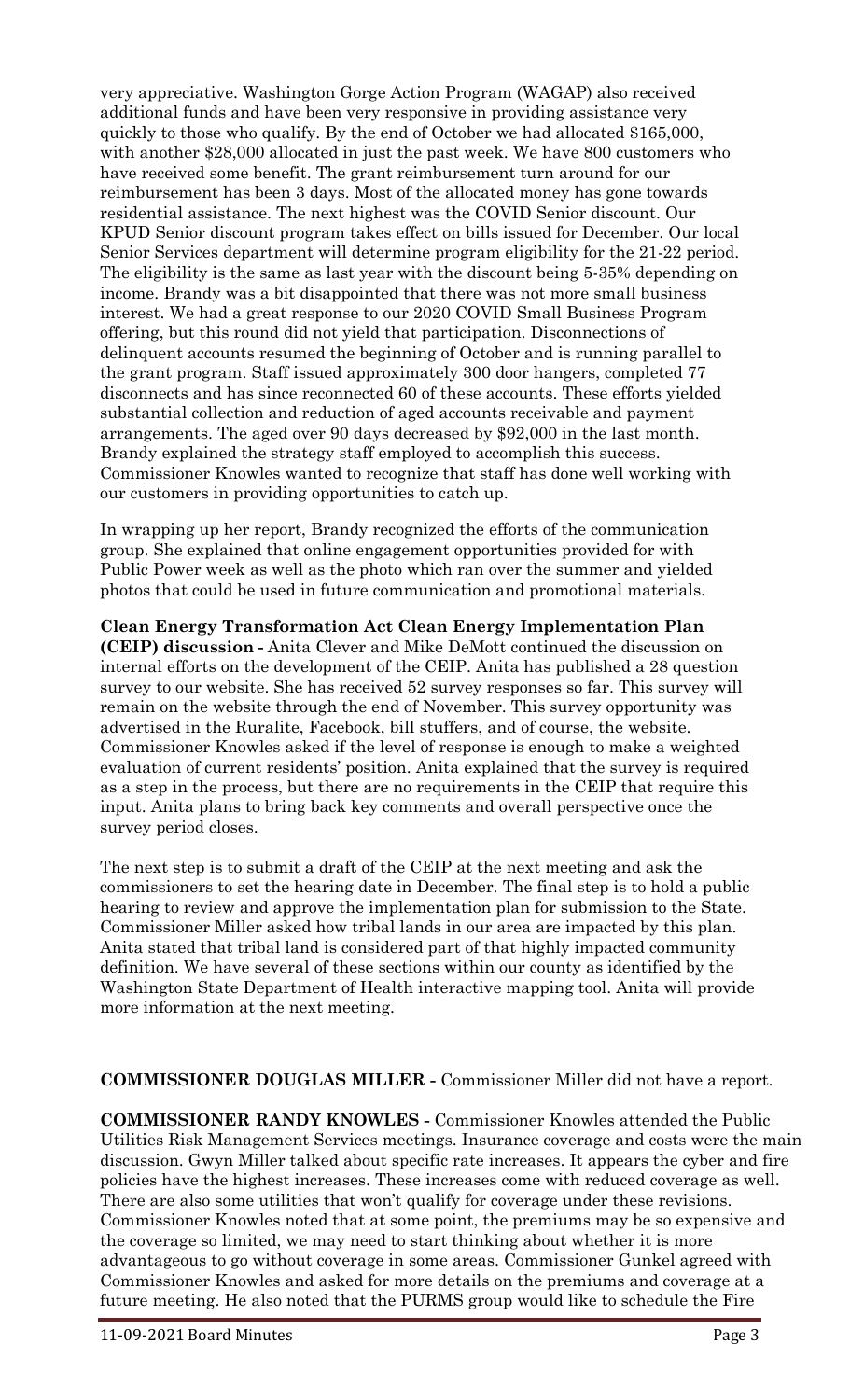Mitigation planning presentation at the June 2022 meeting.

**COMMISSIONER DAN GUNKEL -** Commissioner Gunkel did not have a report.

**ASSISTANT GENERAL MANAGER -** Gwyn Miller presented an update on current staffing. We have had a tremendous amount of change. We had a Staking Engineer resign, which led to Jared Balcom moving from White Salmon to Goldendale and the candidates are being interviewed for the open position in White Salmon this week. An offer for a Customer Service Representative has been extended. This position opening was created when Courtney Collins transitioned to a Support Assistant. There is still an Information Technology (IT) support position out for bid. In the meantime, Chris Evans is utilizing a consultant to assist him weekly. He also has the ability to utilize Energy Northwest staff as back up if needed. Operations Manager interviews are in progress. We have completed four phone interviews and a couple in-person interviews to date. This position will remain posted until a selection is made.

**GENERAL MANAGER - The following items are additions to the GM report.** The complete report can be found at:

[htp://www.klickitatpud.com/topicalMenu/commissioners/GM\\_Reports.aspx](http://www.klickitatpud.com/topicalMenu/commissioners/GM_Reports.aspx)

Snowden community meeting update **-** Jim Smith spoke with Aaron Estey, KPUD Staking Engineer and Carrie Pipinich of Mid-Columbia Economic Development District. He updated the board on the status of the fiber optic lines in the area. MCEDD is scheduled to meet with the community council next month. Jim has already contacted the council about his findings. Commissioner Knowles asked Jim to look into whether the federal funding obtained by SawNet had specific requirements around providing service that could benefit the Snowden area.

Public Hearings **-** We need to hold a public hearing to adopt the Clean Energy Implementation Plan and a hearing for the adoption of the 2022 KPUD Operating Budget. The preference is to hold both hearings on December 14. We will formally set the time and the date at our next meeting.

Pole test and treat bid **-** Last meeting Ron Ihrig discussed an upcoming call for bid for the Pole Test and Treat program. Ron wanted the board to know that the estimated cost of this bid came in under \$350,000 so staff will complete this bid from the small works roster.

Tree trimming bid **-** Staff will issue a call for bid for the 2022 tree trimming and right of way clearing bid. The plan will be for a hard bid of the Appleton and Rattlesnake area and a time and material bid for the rest of the scheduled work next year. We will be asking for three crews for the year and plan to complete 80 miles of trimming.

## **AGENDA ITEMS:**

- **A.** CALL FOR BID: RNG Blower Equipment and Construction **- MOTION** was made by Commissioner Knowles to approve the Call for Bid for the RNG Blower equipment and construction. Motion carried.
- **B.** LOCI CONTROLS PRESENTATION **-** Nicole Neff and Peter Quigley were present to discuss the benefits of the Loci Control System and provided an update on the installation and wellfield tuning of the project. Art Mains of Republic Services was also present to support the project. Loci provided information on the products they provide and the monitoring equipment installed at each well. The equipment will alarm when any of the wells or the gas inlet is operating outside of the set parameters. Each well has a solar cellular connection and provides real time data. They are working through battery backup options for our site knowing that we are entering a time when fog and cloud cover could make solar recharging and cellular service a challenge. There will be two employees dedicated to working at our site alongside our staff and Republic employees. Loci provides an online platform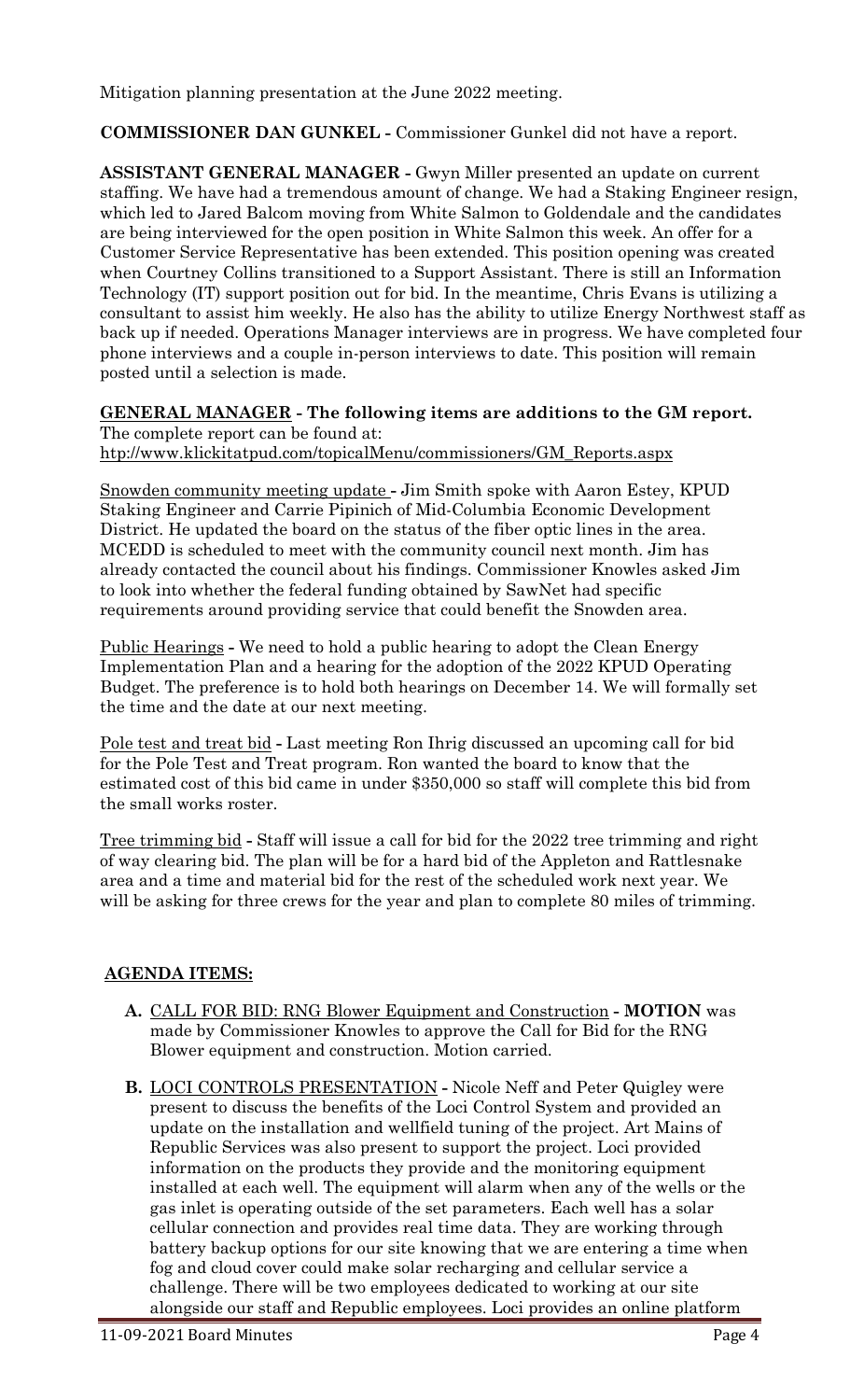to monitor the system. It will store the data, provide trending information overtime and customized reports are available as well.

Jim Smith asked Art Mains to discuss the buildout projections with the board.

- **C.** 2021 BUDGET PROCESS REVIEW DISCUSSION **-** Jim Smith provided an update on our current budget status. The first draft of the financials including the proposed 2022 budget was reviewed, along with a review of proposed 2022 expenses and capital plan. Excluding tree trimming and RNG, the Transmission and Distribution expense budget is relatively the same as our 2020 budget figures. He summarized that the draft meets our Debt Service Coverage and Days Cash on Hand metrics without an electric rate increase modeled. Accounting will provide the detailed budget along with the board packet for the next meeting.
- **D.** REAFFIRMATION OF BOARD ACTION TAKEN AT OCTOBER 26, 2021 MEETING **- MOTION** was made by Commissioner Knowles to reaffirm the actions, listed below, taken by the Klickitat PUD Commissioners on October 26, 2021, as phone in public access was not made available. Motion carried.
	- o **MINUTES: MOTION** was made by Commissioner Gunkel to approve the October 12, 2021 meeting minutes as presented. Motion carried.
	- o **CLAIMS & PAYROLL**: Presented by Isabelle Carroll. Vouchers were audited and certified by the auditing officer as required by RCW 42.24.080, and all expense reimbursement claims presented were certified as required by RCW 42.24.090 and were recorded on a listing made available to the board this 26th day of October, 2021. **MOTION** was made by Commissioner Knowles to approve accounts payable vouchers and payroll in the amounts as listed: Accounts Payable Voucher Nos. 211615 through 211749 in the total amount of \$892,292.86; Wire and Automated Clearing House (ACH) transaction Nos. 8801542 through 8801548, along with Electronic Funds Transfer (EFT) transaction Nos. 279 through 284 in the total amount of \$1,674,704.11 for the period ending October 26, 2021; and Payroll Warrant No. 211614 and ACH Direct Deposit Payroll transactions 208025 through 208111 in the total amount of \$230,677.32 for the payroll period ending October 10, 2021. Motion carried.
	- o BID AWARD: MA COLLINS SUBSTATION EXPANSION CONSTRUCTION **- MOTION** was made by Commissioner Gunkel to approve the Award for the MA Collins Expansion construction to Palouse Power for the bid award amount of \$1,011,567.09 including tax. Motion carried.
	- o BID AWARD: MA COLLINS SUBSTATION MODULAR CONTROL BUILDING **- MOTION** was made by Commissioner Gunkel to approve the Award for the MA Collins Modular Control enclosure to Electrical Power Products, Inc. (EP2) in the amount of \$324,310.58 including tax. Motion carried.
	- o CREDIT FACILITY RENEWAL **- MOTION** was made by Commissioner Knowles to authorize the General Manager to sign the Bank of the West Terms and Conditions as provided. Motion carried.

**Adjourned -** There being no further business, the meeting adjourned at 5:39 p.m.